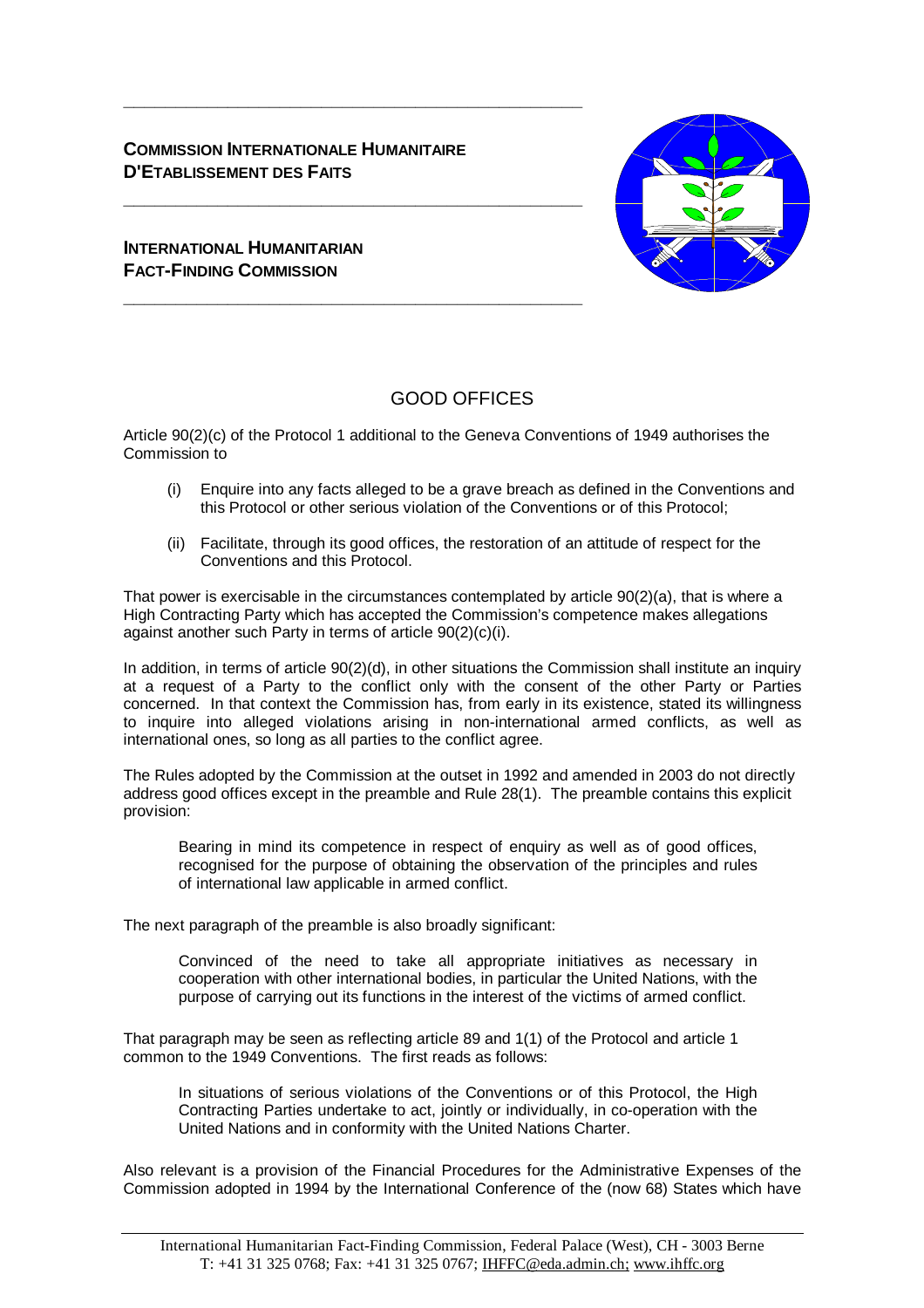accepted the Commission's competence. Under the Procedures the "administrative expenses" referred to in paragraph 7 of article 90 include "costs incurred by the Commission and its members in connection with initiatives the Commission may take to promote its services and to offer its good offices in accordance with paragraph 2(c)(ii) of article 90". That item is elaborated as follows:

*ad: Costs incurred by the Commission and its members in connection with initiatives to promote the Commission's services and to offer its good offices.* 

These costs include those resulting from efforts of the Commission to increase the international community's awareness of the Commission's nature and mandate and to lay the ground-work for a potential cooperation between the Commission and other international bodies.

The funds necessary to carry out these activities in any given year are difficult to anticipate; as a rule, however, they should not exceed 50,000 Swiss francs per annum.

The budget regularly includes an amount under that heading.

The essential purpose of the Commission is to facilitate compliance with international humanitarian law during armed conflict, within the provisions under which it is established and operates. The Commission's function is to be seen in the broader context of the obligations of States to settle their disputes by peaceful means which include a wide array (see articles 2(3) and 33 of the Charter of the United Nations). It has also been long recognised that third parties may take initiatives to help others to resolve disputes; that is not to be seen as an unfriendly act (see eg the 1899 Hague Convention for the pacific settlement of international disputes, articles 2-8). Ninety years on, the first meeting of the Security Council, at the level of heads of State and heads of Government held in 1992, formally invited the Secretary-General to make greater use of his good offices.

"Good offices" are seen as involving a flexible range of elements, depending on the nature of the controversy, the attitudes of the Parties and the possible roles of the third party. The process can facilitate communication between parties where direct communication has broken down. The third party can communicate procedural suggestions of its own or of one party or the other, claims of fact and its own view of the facts, suggested ways forward and means of resolving the dispute and suggested findings and recommendations. It is left to the parties to accept or not the proposals.

While it is important to emphasise that flexibility, some matters of principle must be respected : the integrity, independence and even-handed character of the process; the need for parties' consent and cooperation; the appropriateness of the means chosen to the issues in dispute; and in the particular context of the Commission the commitment by all involved to the restoration of respect for the Conventions and Protocol.

The issues relating to the Commission's good offices role broadly divide into two:

- When can the Commission exercise its good offices?
- How must the Commission exercise its good offices?

#### **A. When can the Commission exercise its good offices**

#### 1. *On the initiative of High Contracting Parties*

If an allegation is made under article 90(2)(a) and (c) and falls within the Commission's competence then it has a good offices role. It might be expected that that role would ordinarily be associated with the fact finding role, particularly given the reference to "restoration of an attitude of respect". That is not however expressly required by the drafting of paragraph (2)(c) and it is